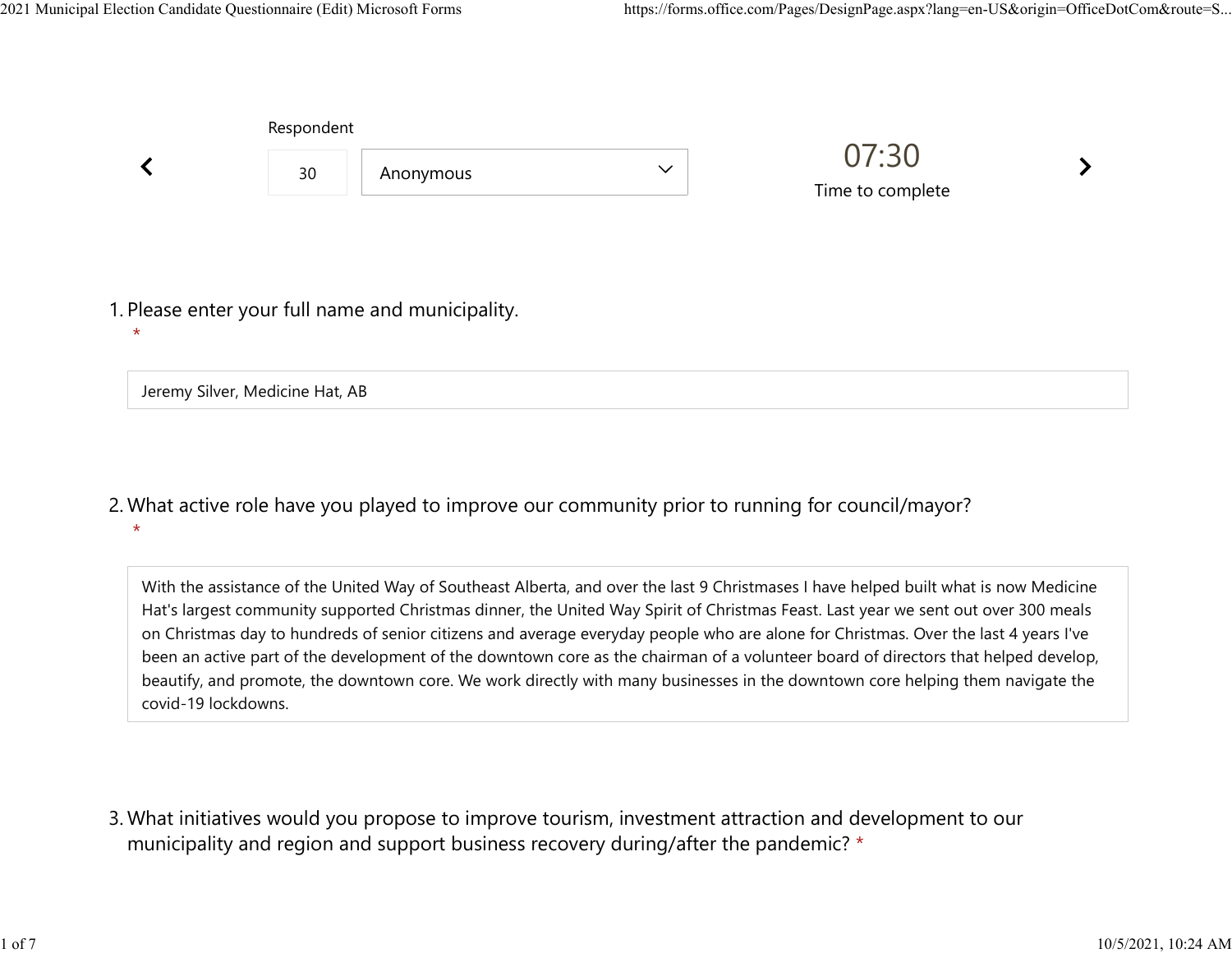It's been proven time and time again that cities suffering from poor economic times that focus on rebuilding their downtown core start a chain reaction throughout the entire city. Our small and medium sized locally owned businesses have been impacted the most over the last two years. I would like to see a department of small business brought back to the city of Medicine Hat that would focus exclusively on small to medium-sized businesses within the city. A small group of dedicated individuals armed with all Municipal and provincial regulations and grant information that can help people who are looking to grow or start a business navigate the never ending piles of red tape. This in itself will encourage more people to shop in local stores and father the local economy. 2021 Municipal Election Candidate Questionnaire (Edit) Microsoft Forms https://forms.office.com/Pages/DesignPage.aspx?lang=en-US&origin=OfficeDotCom&route=S...<br>It's been proven time and time again that cities suffering fro

4. In Medicine Hat, businesses pay a higher proportion of property taxes compared to the residential sector.  Medicine Hat's tax gap of 2.35% is one of the highest in Alberta.  What is your position on the current approach to taxation and your thoughts on potential strategies to narrow this gap? \*

Lower business taxes to attract factories and major corporations to set up base in Medicine Hat is one possibility to consider. More businesses potentially may mean a larger amount of better paying jobs. More jobs, will mean a stronger economic recovery. This however will have the side effect of raising residential taxes during a time when many homeowners can barely afford to pay their mortgage and buy groceries. Lowering business taxes will have to be weighed carefully against inflation and will have the opposite effect we want it to if we raise home owners taxes too quickly. If we lower business Mill rates and raise residential Mill rates we have to be prepared as a municipality to make sure home ownership in our city does not become unaffordable through lower priced lot sales, before those better paying jobs we want to bring in finally pay off down the road.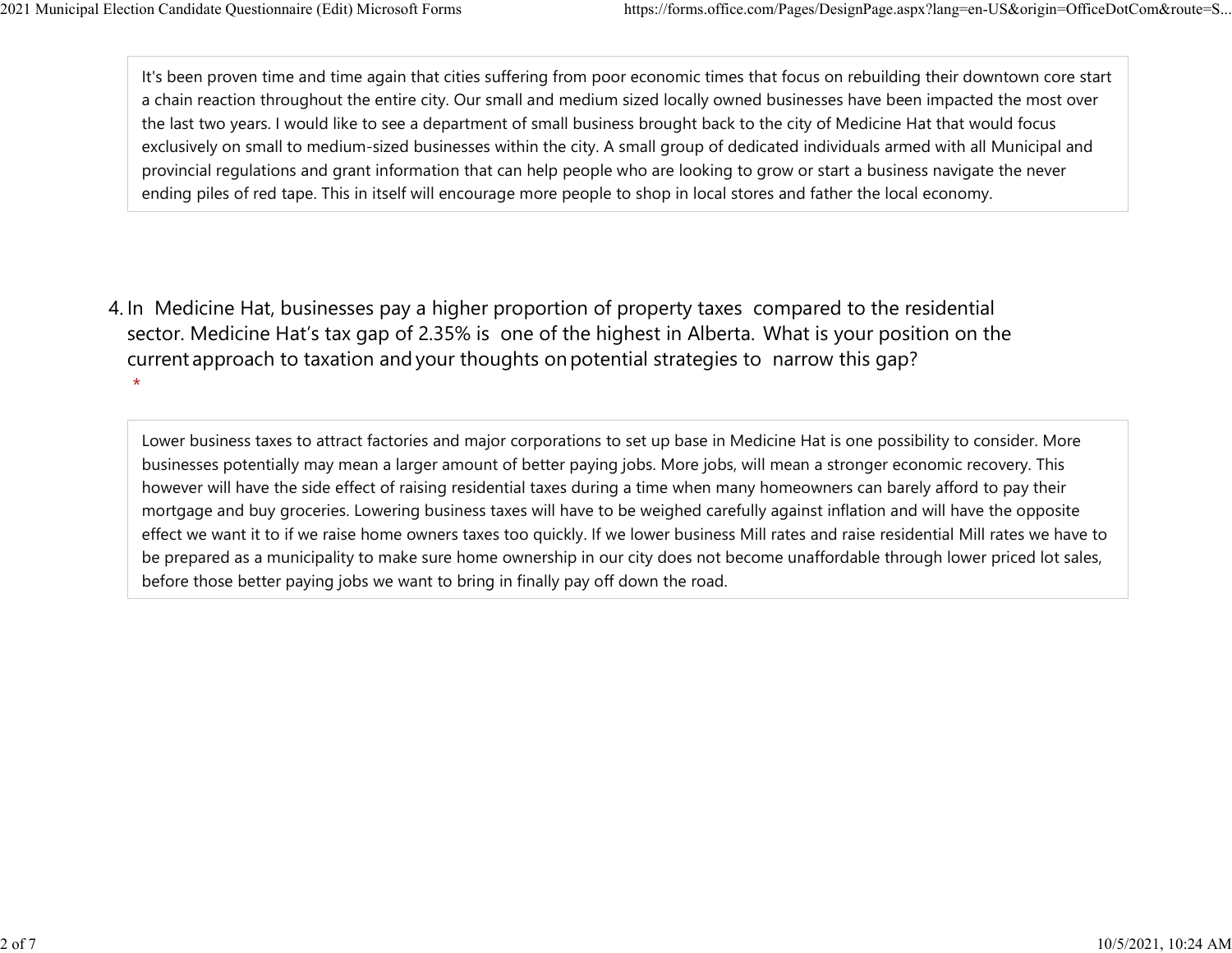5. If elected, what specific steps would you take to encourage & promote entrepreneurship within the region? \* 2021 Municipal Election Candidate Questionnaire (Edit) Microsoft Forms https://forms.office.com/Pages/DesignPage.aspx?lang=en-US&origin=OfficeDotCom&route=S...<br>5. If elected what specific steps would you take to encourage

> A department within the city of Medicine Hat that focus strictly on Small Business Development would be able to tackle this. It should be as simple as somebody walking in the front door and saying, I make candles at home, how do I start a retail business? Entrepreneurs are everywhere, the biggest hurdles for them are understanding how the system works. Municipal governments need to take a leadership role in this department.

What is your stance on COVID-19 related laws that mandate requirements, including masks and vaccine 6. passports?

\*

I am fully vaccinated, and wear a mask everywhere I go. I feel that healthcare is a provincial mandate. Municipal governments do not make Health Care decisions because they don't have the infectious disease experts to rely upon for advice. If we are going to start making healthcare decisions then that is acceptable to me, and I would request accordingly that our city Counsel seek the advice of infectious disease experts. That being said, our provincial government and Jason Kenney seem to be absent in the driver's seat for decisions like this. Municipal governments need to have a louder voice from here moving forward. Our provincial government is not leading the way. I objected to the mask by-law because at no point did the provincial government say it was a Municipal mandate, they just simply said nothing. A week after our mask by law came in, the provincial mask mandate came in. I believe in leadership when leadership is absent, however in this specific case, it was clear to me the province was going to have to make a decision and I objected to the mask by law being brought forward at that time. As far as the vaccine passport goes, the provincial government and Jason Kenney have specifically stated they are hands off and it is up to each municipality. As such it now becomes a municipal mandate and I would vote YES to the vaccine passport because I don't believe in passing the responsibility on to business owners and putting them in the line of fire. As well I also acknowledge that in order for life to return to normal people need to feel safe. The attitude of, if you don't feel safe stay at home is just not going to cut it for me. I fully support the vaccine passport if it means people can return to some resemblance of a pre-covid life.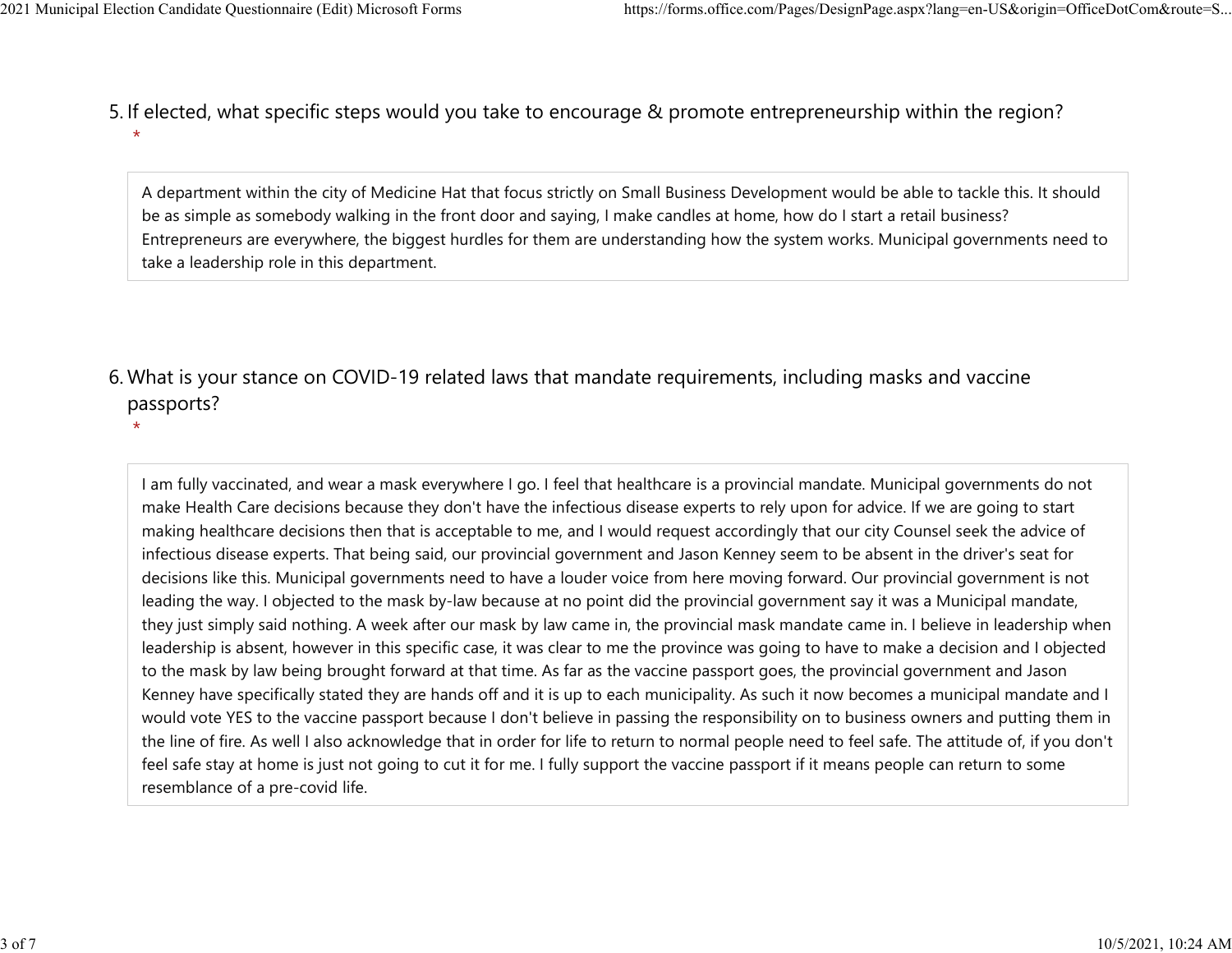- What is your plan for publicly-funded services (examples would include Medicine Hat Public Library, power plant, 7. facilities) if elected? 2021 Municipal Election Candidate Questionnaire (Edit) Microsoft Forms https://forms.office.com/Pages/DesignPage.aspx?lang=en-US&origin=OfficeDotCom&route=S...<br>7 Mhat is vour plan for publicly-funded services (examples wou
	- \*

Public services are a vital importance to our community. The centralized facility such as the Leisure Center is a great idea but makes it very difficult for those without vehicles to access it with an already confusing Transit System. Every Community should have at least a small facility where kids can get on a bike and ride to themselves. Southlands is a good example of this. Kids are required to frequently wait the 2 hours for their parents to get home from work in order to get to a swimming pool. More foresight is needed when it comes to things like this. We didn't just find out that our swimming pools and arenas were getting old this year.

8. How important is it for our region to have a local Community College? What specific steps could the municipality do to work better with Medicine Hat College to provide ongoing opportunities for future learners? \*

Community colleges are a vital importance. Community colleges offer less expensive post-secondary education options, smaller class sizes, and more flexibility. Community College graduates graduate with less debt and more job options. A substantial amount of Hatter's make the drive out to Brooks campus every morning. This puts an enormous amount of strain on them financially as they are already in debt from going to school. The city of Medicine Hat should step up and offer bus transportation to and from Medicine Hat college and Brooks campus at a reasonable and affordable price. This would also have the side effect of significantly reducing wear and tear on the students vehicles and the emissions that they produce.

## 9. How will you attract newcomers to the district and address the needs for a skilled workforce? \*

In order to attract a skilled Workforce we have to have places for them to work. Our community here for families is strong but we need good paying jobs to encourage those families to move and stay here. Establishing relationships with educational partners is the first step. Prioritize safety and wellness in the workplace to ensure everyone can go to work everyday with peace of mind. Above all, the city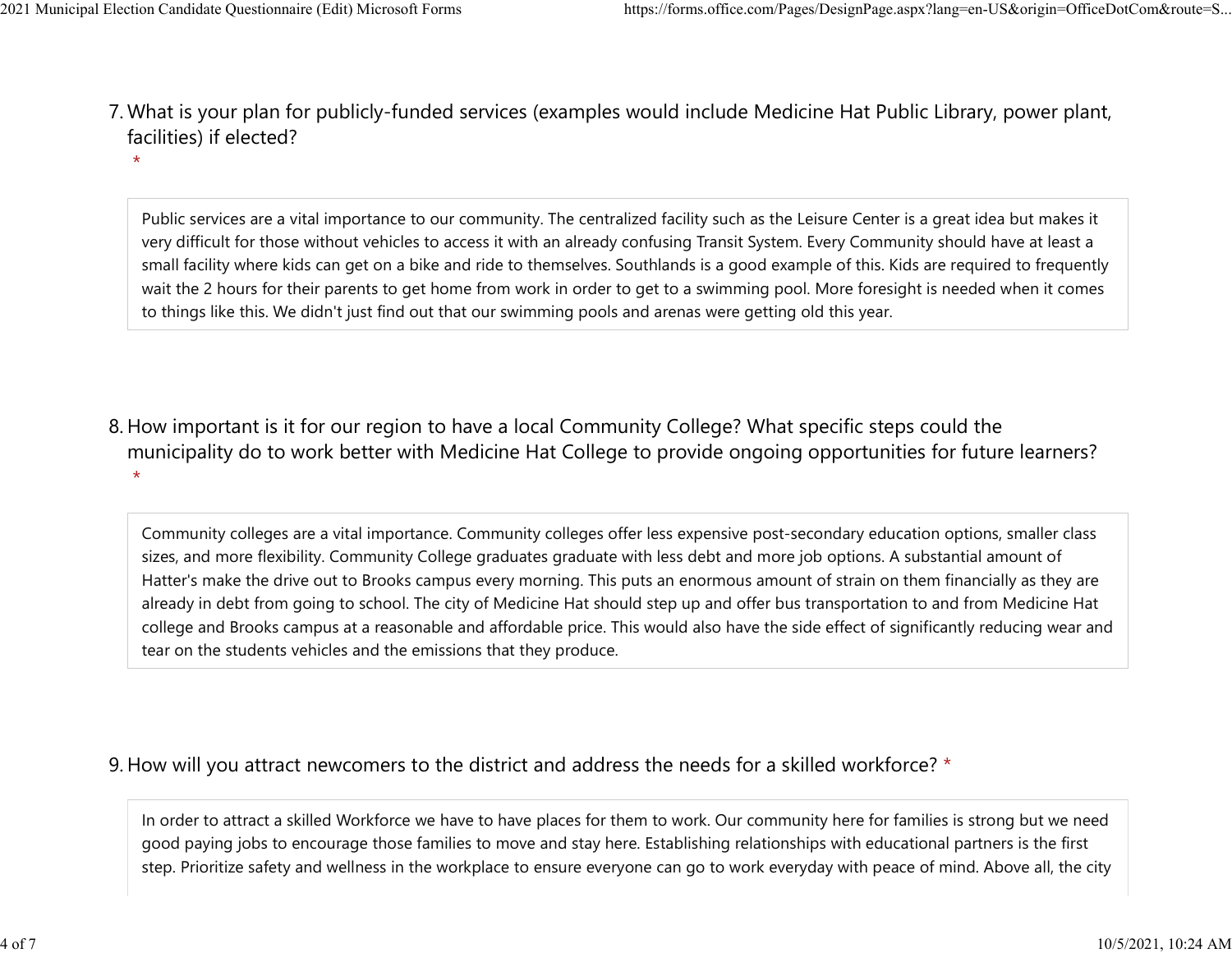needs to be more open-minded to other possibilities and ready to engage those with ideas that are contradictory to our own. 2021 Municipal Election Candidate Questionnaire (Edit) Microsoft Forms https://forms.office.com/Pages/DesignPage.aspx?lang=en-US&origin=OfficeDotCom&route=S...<br>|<br>| needs to be more open-minded to other possibilities and re

10. What is your stance on the importance of mental health & wellness support in our region? What ideas, implementations, and initiatives would you put forward to improve the overall mental health & wellbeing of our community?

\*

The mental health and drug crisis is not a Medicine Hat problem, it's in North America problem. More Municipal support for events like the United Way Spirit of Christmas feast go a long way to helping those who suffer with depression feel less lonely. Our society has a crisis, and it's being caused by a lack of Hope. It's everybody's responsibility, not just Municipal governments to give hope to those who have lost it. More community outreach programs are badly needed.

11. How will you further diversity and inclusion initiatives in our region, as it relates to each of the pillars in the Chamber's Vote Prosperity Platform: https://www.medicinehatchamber.com/voteprosperity2021/ (https://www.medicinehatchamber.com/voteprosperity2021/) \*

Utilizing the newest technology makes diversity and inclusivity so much easier. Being able to scan QR code's on your smart phone for faster entry to local Business is one way technology has enabled persons with vaccinations to enjoy an evening out at at restaurant or a local event. Allowing rapid test negative results allows those who are unvaccinated to be included as well. We have become a divided society and need to work harder to find commonalities together. We all want the same things, we just have different ideas on how to get there. Infrastructure Infrastructure development is reciprocal. Local tax dollars should be spent to hire local construction companies and put back into the pockets of Hatter's, which is going to be partially spent at local businesses. The developments that come from an infrastructure focused program can build swimming pools and hockey rinks for our local communities. Making recreation facilities accessible and making sure they can be utilized by all walks of life. Focusing on infrastructure development is a win-win-win for everyone. Image & Branding If you are looking to Brand the city of Medicine Hat why not brand the most important thing in Medicine Hat that makes our city beautiful, it's people! Medicine Hat is a warm and inviting city full of people who are good to one another. These are the things we should advertise, this should be our brand! (Medicine Hat, welcome home!) Business and financial support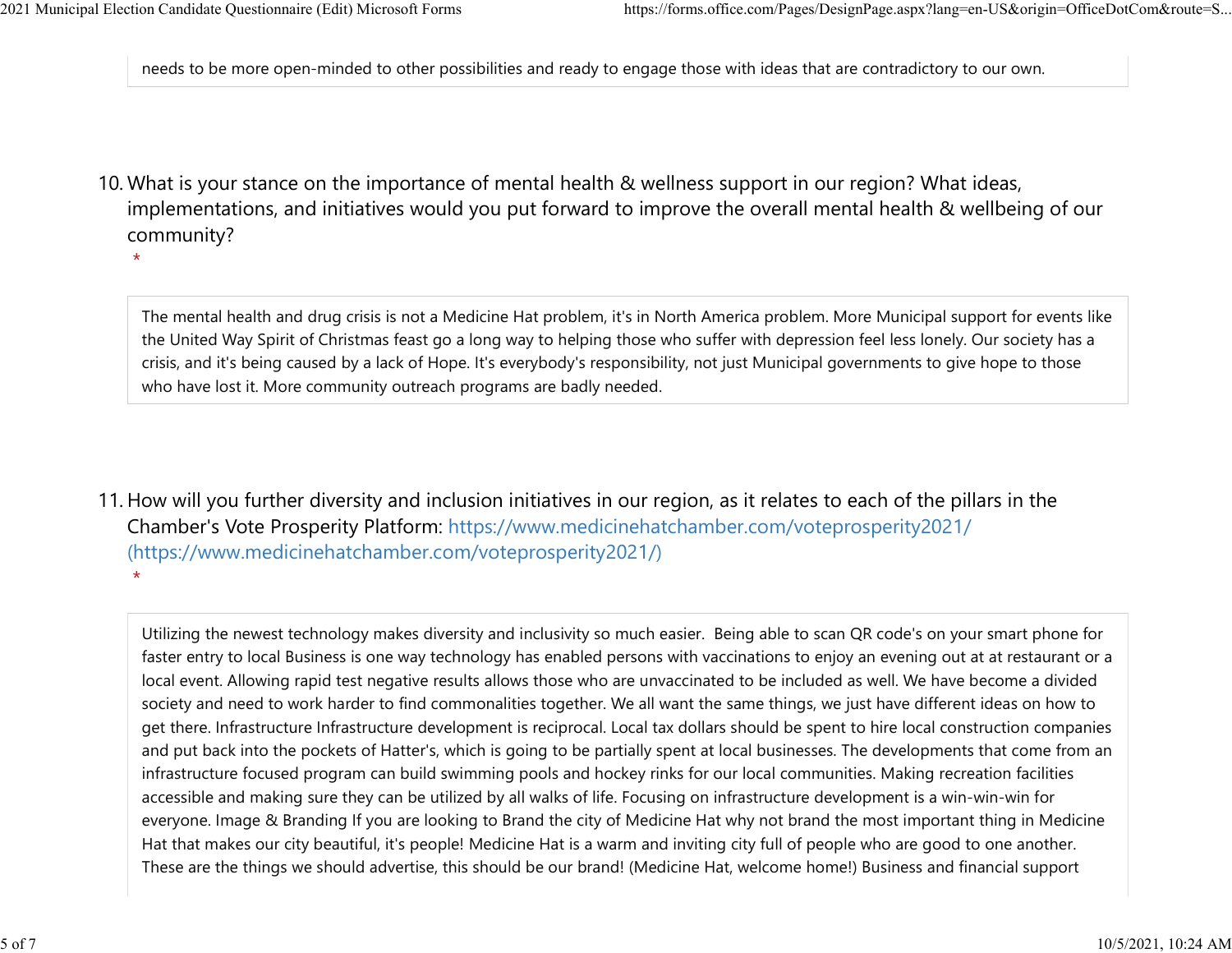\*

Workforce Development The city of Medicine Hat needs to create a department of small business advocacy. This department should encourage entrepreneurship by helping educate people who want to start a business how to navigate the complex provincial and municipal codes. Access to all resources such as health and safety, as well as grants. We need to teach people how to better navigate the system and not drowned them in red tape. More local owners will eventually mean more local jobs. Retail jobs are how many college students work their way through college and post secondary education. 2021 Municipal Election Candidate Questionnaire (Edit) Microsoft Forms https://forms.office.com/Pages/DesignPage.aspx?lang=en-US&origin=OfficeDotCom&route=S...<br>Workforce Development The city of Medicine Hat needs to create

12. On a municipal level, how do you intend to address climate change and pollution?

The city of Medicine Hat is in a unique position to be a leader in future energy production. People get angry when they hear the words global warming, the greenhouse effect, and Green energy. I like to look at it this way. I leave those terms to the scientists and the people who really understand what they mean. I do know one thing is certain, I know that my 2006 GMC envoy burns more fuel than the 2015 edition, I know that the 2015 edition burns more fuel than the 2021 edition. I know that if we fear the Future and refuse to evolve then that leaves us stuck in the past. Medicine Hat will get left behind as the rest of the world moves on without it if it does not start investing in what any of those terms mean above that I leave to scientists. More electric charging stations in more appropriate locations like downtown! Municipality funded education and a push for education in renewable energy at Medicine Hat College.

13. What strategies will you use to communicate and engage with the community and remain accountable to the citizens?

\*

You can't know what people need or want unless you communicate with them. As much as every city counselor and every candidate says they would love to get out in the community and sit down and talk with everybody, reality is that this is not going to be possible. Initiatives like BREWD which I was proud to be one of the founding members of, are of vital importance to open up channels of communication in our community. You can't ask for assistance from provincial and federal governments unless you know what your citizens need. You can sit and talk to 100 people a day and get a hundred different answers and still never really get a picture of what your community needs as a whole unless you have the ability to collect and manage all that data.